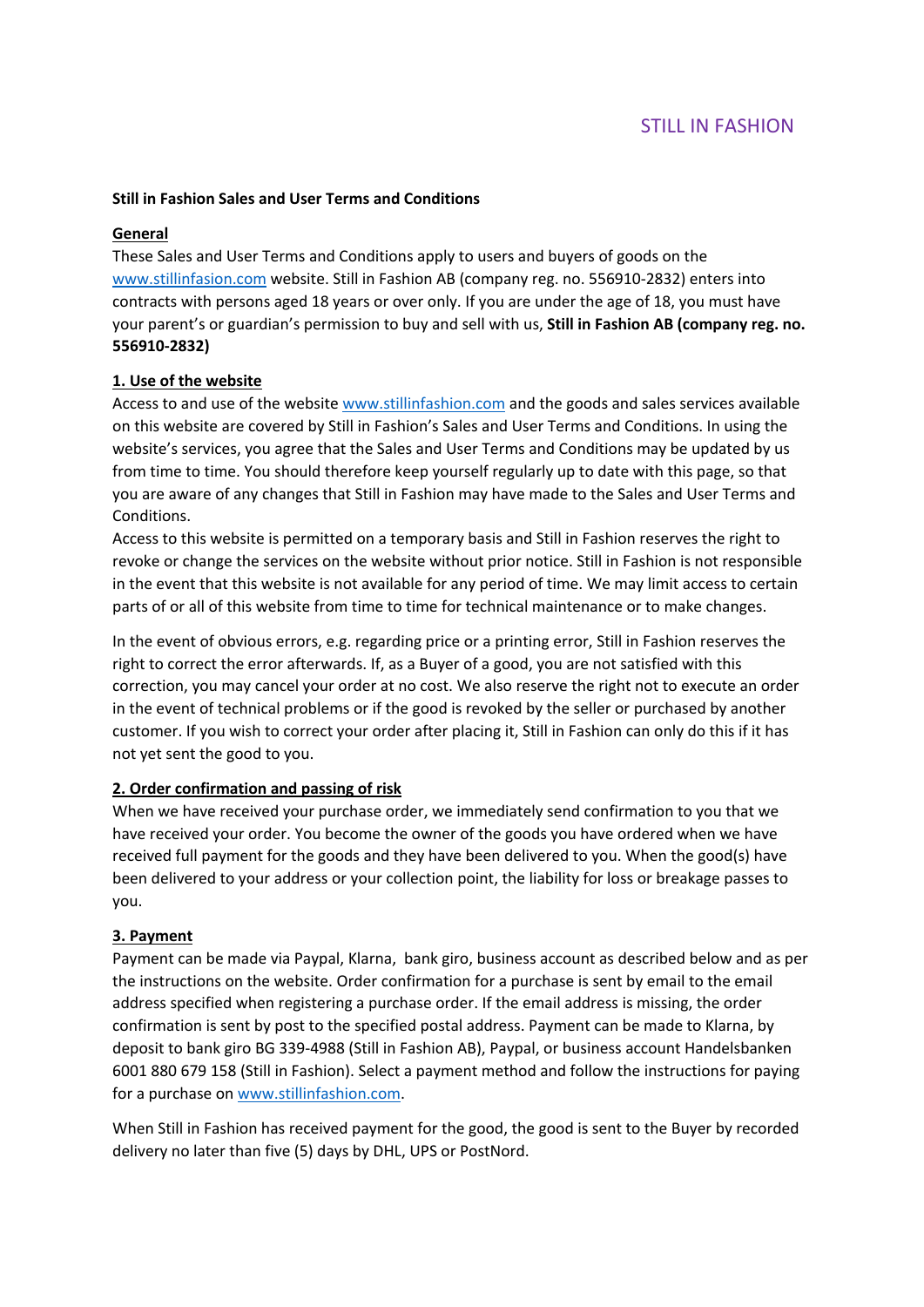# **4. Delivery and carriage**

Carriage is only covered for purchases within Sweden, for purchase outside Sweden the price is added to the price and paid for by the Buyer. The normal delivery time is 2-4 days (within Sweden) upon full payment, depending on the distance to the Buyer. A delivery confirmation email is sent to the stated email address when an order has been sent. If you do not receive this email within three (3) working days, you should contact our customer service at buyandsell@stillinfashion.com.

Still in Fashion sends all parcels within Sweden by DHL, UPS or PostNord as recorded delivery. The order is sent to DHL's or PostNord's collection point. A text is then sent to the mobile number provided by the Buyer on placing the order with Still in Fashion or a paper notification is sent, which you take with you when you collect your parcel.

If the good is damaged or lost on transit to the Customer, Still in Fashion is liable. In such an event, the Customer is obliged to notify Still in Fashion immediately and no later than twenty four (24) hours after placing the order. If the good is damaged or lost on return to Still in Fashion, the Customer assumes the risk and is liable for payment.

## **5. Goods in existing condition**

Goods that are sold via www.stillinfashion.com are sold in their existing condition. Still in Fashion only deals in second-hand products and, hence, the goods can be expected to have necessary wear. Obvious or an unnaturally large amount of wear is stated in the text that describes the good on www.stillinfashion.com.

## **6. Prices**

The prices are fixed and offers cannot be accepted. The price stated next to the relevant good on www.stillinfashion.com is the price the Buyer pays. The price includes a sales commission of twentynine percent (29%), which includes VAT, to Still in Fashion. The other seventy-one percent (71%) accrues to the seller. Postage and carriage costs within Sweden are paid for by Still in Fashion, for deliveries abroad all costs, including importtaxes, are covered by the Buyer.

## **7. Uncollected parcels and fee**

Parcels containing paid for goods that have not been collected by the Buyer shall be subject to an uncollected parcel fee of SEK 1.000:-. The fee is equivalent to the costs of the service charge, return carriage, loss of product on website and handling. Payment of this service charge must be made within ten (10) days from the invoice being sent by Still in Fashion. Late payment is subject to a reminder fee of SEK 50 as well as late-payment interest and any recovery costs. If the parcel is not collected, it is automatically recorded as not collected and then billed.

## **8. Right to cancel, complaints and returns**

At Still in Fashion, we obviously want you to be happy with your purchase. If you trade as a private person you have the right to cancel according to Swedish law and, as a buyer and consumer, you have a full right to return within 14 days from when you receive the good. If you want to use your right to cancel, you must notify Still in Fashion in writing within 24h of receiving the goods that you want to cancel/return your purchase by post or via the email address below, upon which you must return the good at your own cost within the 14 days period and you will be refunded as described in this point. Observe that the goods need to reach Still in Fashion within the 14 days period. If a good is returned that has been used and handled by the Buyer to a greater extent than would have been necessary to determine the good's features and function, the Buyer is liable for compensating Still in Fashion for any decrease in value that may have occurred. The extent of the decrease in value is determined solely by Still in Fashion. The right to cancel can be used by the Buyer provided that the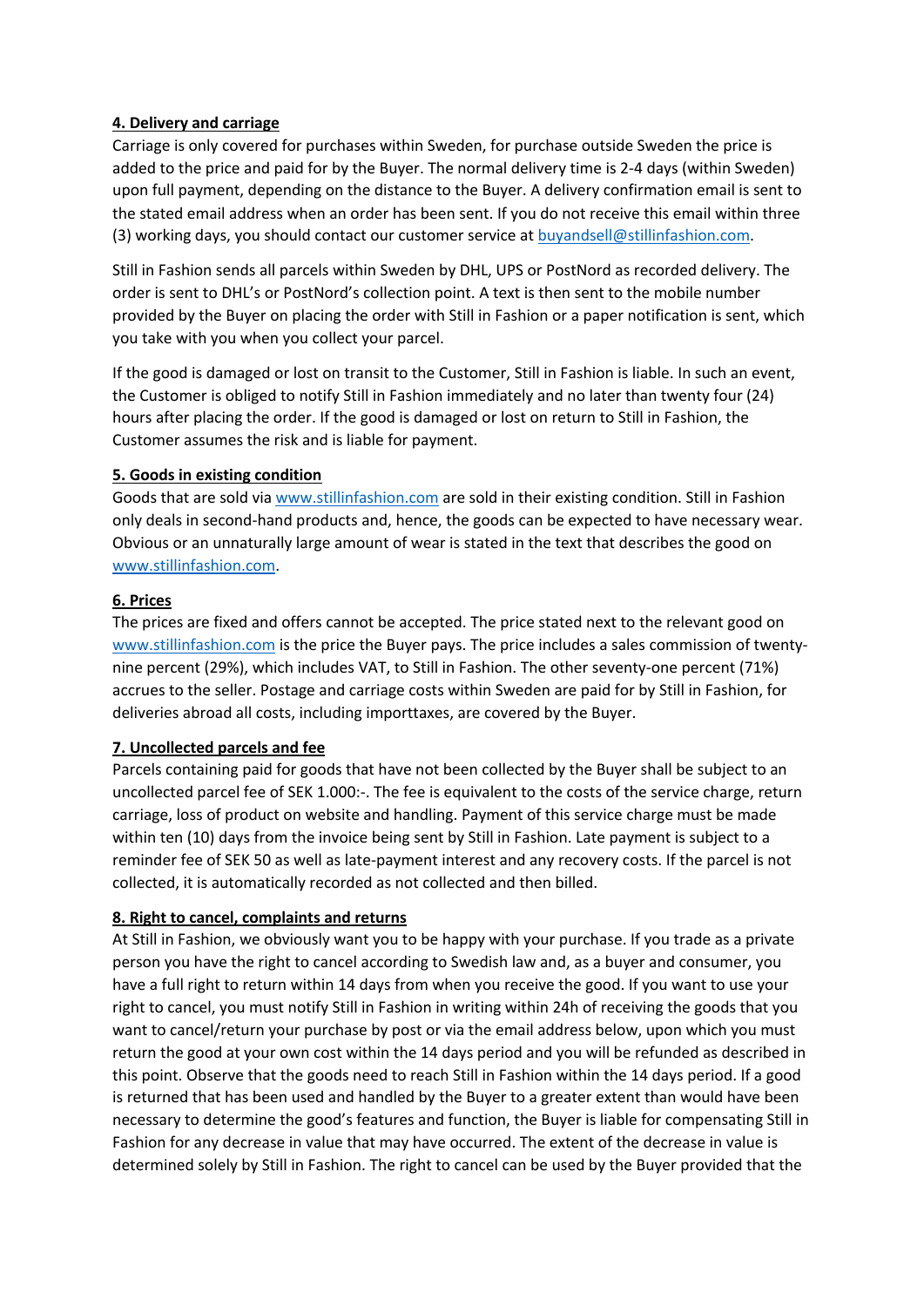good is returned together with the labels, locking devices, identification labels, packaging and any casing, information folders and certificate of authenticity that came with the good on delivery. The Buyer may, of course, try on the good to see if it fits. However, if the Buyer removes the identification label the right to cancel is lost immediately.

If the Buyer makes a complaint about a good due to considerable damage or defect, we will make an assessment and request you to return the good for inspection. In the event of considerable damage or defect, or if the good was in a considerably worse condition than the Buyer could have expected, the Buyer has the right to cancel the purchase or receive a corresponding reduction in the price. The Buyer will be refunded the full purchase price or a smaller amount after a fair valuation. Refunds are normally made within ten (10) working days from when Still in Fashion received and approved the complaint. If the complaint concerns the authenticity of the good, we will ask you to send us a written opinion from an independent and recognised expert.

All goods returned to Still in Fashion must be packaged carefully to prevent damage to the good. The Customer is liable for the transport risk and cost of returns to Sill in Fashion.

Still in Fashion can only make refunds by the same method and to the same account as used to place the order.

Return address for cancellations and complaints: Still in Fashion Storgatan 57, SE-115 23 Stockholm buyandsell@stillinfashion.com

Still in Fashion is the commissioning agent and intermediary between the Buyer and seller of the good and must ensure that transactions on www.stillinfashion.com are made in an ethical manner. Therefore, we cannot continue the customer relationship with customers who repeatedly use the right to cancel in such a manner that a pattern emerges, indicating that are no real intentions to follow through with the purchase. Still in Fashion decides in each individual case whether a customer's purchasing and returns pattern constitutes an abuse of the right to cancel. If Still in Fashion can establish a behaviour that constitutes abuse of the right to cancel, we will send a warning to the customer that we will decide to end the customer relationship if it is repeated.

# **9. Force majeure**

Still in Fashion is not liable for loss or damage incurred by the Seller due to a discontinued sale or late payment as the result of an act of war, labour market conflict, official measure, fire or other accident or circumstance that Still in Fashion was not able to control or foresee.

## **10. Disputes**

Any disputes arising from use of this website www.stillinfashion.com or the purchase of a good(s) on the website in Sweden shall be resolved according to Swedish law and before a court in Sweden. Any disputes arising from the contract concerning the sale of a good(s) outside Sweden shall be resolved according to the law applicable in the relevant country and before the district court in the relevant country in the first instance.

# **11. Handling of personal details and confidentiality**

Personal details provided on contact with Still in Fashion as part of a customer/contract relationship is handled manually as well as electronically in a secure and confidential manner. As the Buyer, it is important and your responsibility to ensure that your details are correct and complete, i.e. that you have specified your email address, bank details etc. correctly. You can correct details at any time by contacting us at buyandsell@stillinfashion.com. When you do business with Still in Fashion, we ask